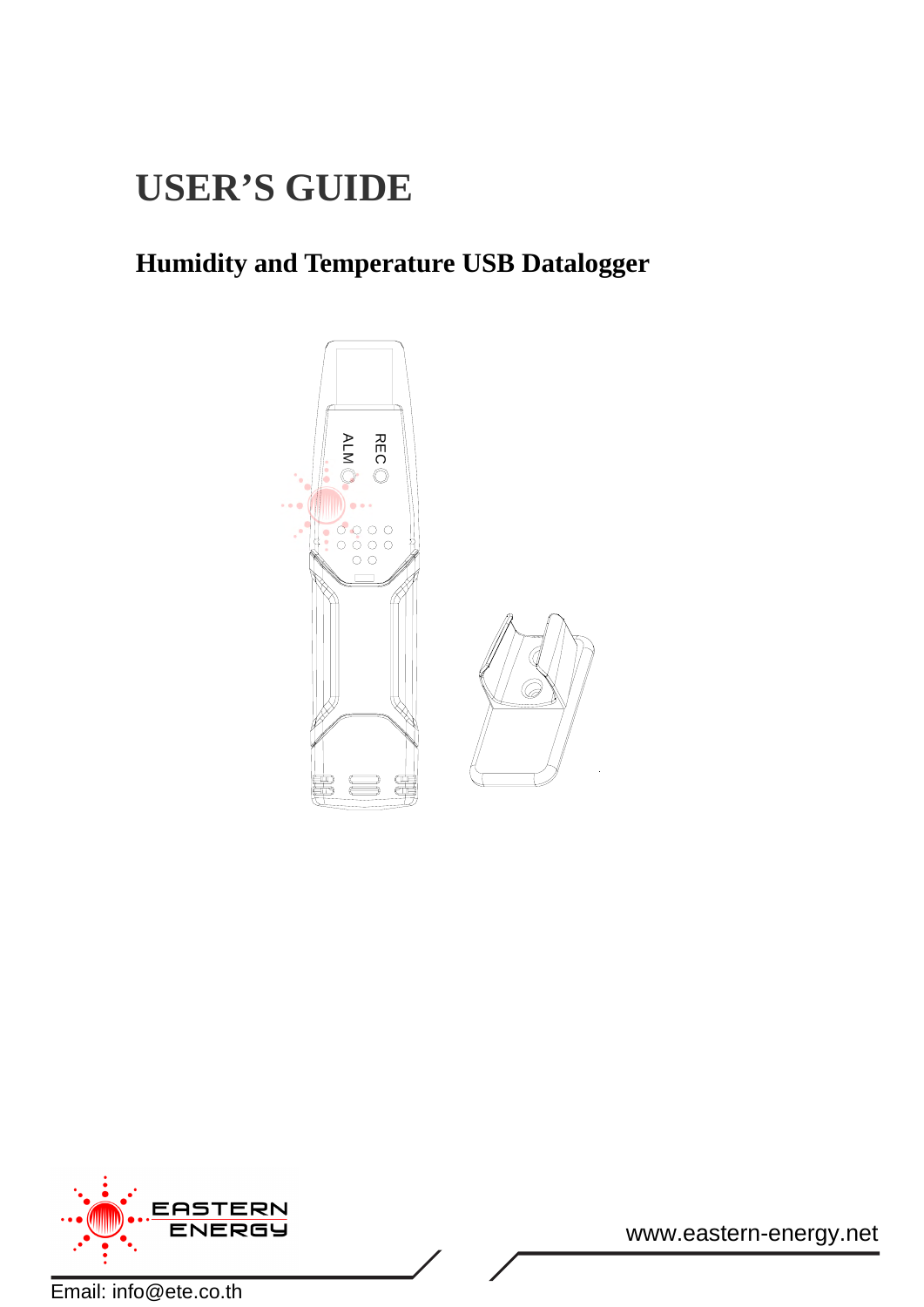#### **FEATURES**

- Memory for 32,000 readings **(16000 temperature and 16,000 humidity readings)**
- $\bullet$  Dew point indication
- Status Indication  $\bullet$  **USB** Interface
- z **User-Selectable Alarm**
- **•** Analysis software
- **•** Multi-mode to start logging
- $\bullet$  Long battery life
- z **Selectable measuring cycle:** 
	- **2s, 5s, 10s, 30s, 1m, 5m, 10m, 30m, 1hr, 2hr, 3hr, 6hr, 12hr, 24hr**

## **DISCRIPTION**

- **1. Protective cover**
- **2. USB connector to PC port**
- **3. Start button**
- **4. RH and Temperature sensors**
- **5. Alarm LED(red/yellow)**
- **6. Record LED(green)**
- **7. Mounting clip**



#### **LED STATUS GUIDE**





www.eastern-energy.net

Email: info@ete.co.th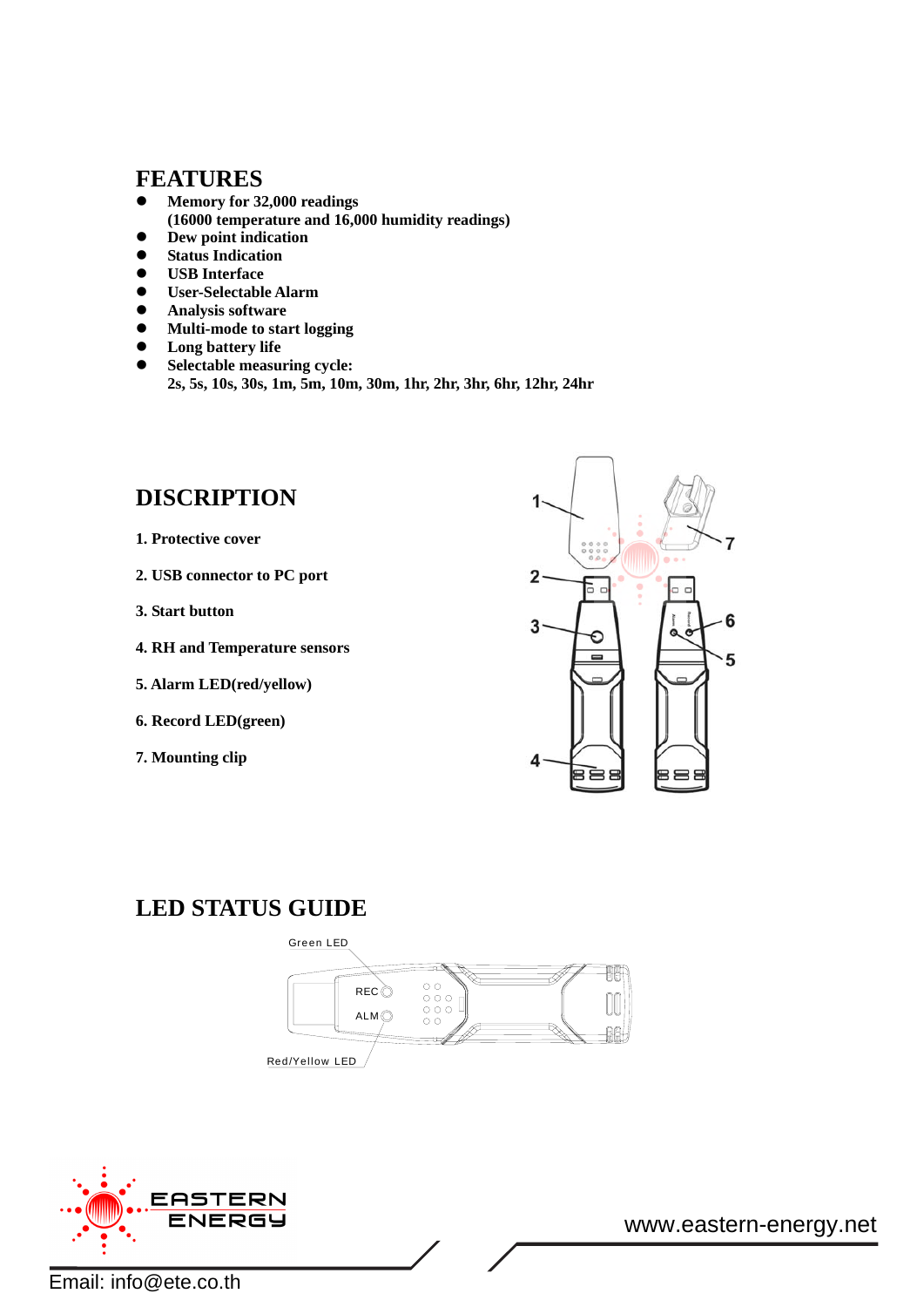#### **LED STATUS GUIDE**

| <b>LEDs</b>              | <b>Indication</b>                   | <b>Action</b>                    |
|--------------------------|-------------------------------------|----------------------------------|
|                          | <b>Both LED lights OFF</b>          |                                  |
| <b>REC</b><br><b>ALM</b> |                                     | <b>Start logging</b>             |
|                          | <b>Logging not active</b>           |                                  |
|                          | Оr                                  | battery<br><b>Replace</b><br>and |
|                          | <b>Low Battery</b>                  | download the data                |
|                          | One green flash every 10 sec. *     |                                  |
| <b>REC</b><br><b>ALM</b> | Logging, no alarm condition**       |                                  |
|                          |                                     | To start, hold the start         |
|                          | Green double flash every 10 sec. *  | button until Green and           |
|                          | <b>Delayed start</b>                | <b>Yellow LED flash</b>          |
|                          | Red single flash every 10 sec. *    |                                  |
| <b>REC</b><br><b>ALM</b> | -Logging, low alarm for RH***       |                                  |
|                          |                                     |                                  |
|                          | Red double flash every 10 sec. *    |                                  |
|                          | -Logging, high alarm for RH***      | If logging, it will stop         |
|                          |                                     | automatically. No data will      |
|                          | Red single flash every 60 sec.      | be lost. Replace battery         |
|                          | - Low Battery****                   | and download data                |
|                          | Yellow single flash every 10 sec. * |                                  |
| <b>REC</b><br><b>ALM</b> | -Logging, low alarm for TEMP***     |                                  |
|                          |                                     |                                  |
|                          | Yellow double flash every 10 sec. * |                                  |
|                          | -Logging, high alarm for TEMP***    |                                  |
|                          |                                     |                                  |
|                          | Yellow single flash every 60 sec.   | Download data                    |
|                          | - Logger memory full                |                                  |

\* To save power, the logger's LED flashing-cycle can be changed to 20s or 30s via the supplied software.

\*\* To save power, alarm LEDs for temperature and humidity can be disabled via the supplied software.

\*\*\*When both temperature and relative humidity readings exceed alarm level synchronously, LED status indication alternate every cycle. For example: If there is only one alarm, the REC LED blinks for one cycle and alarm LED will blink for next cycle. If there are two alarms, REC LED will not blink. First alarm will blink for first cycle and the next alarm will blink for next cycle.

\*\*\*\*When the battery is low, all operations will be disabled automatically. NOTE: Logging automatically stops when the battery weakens (logged data will be retained). The supplied software is required to restart logging and to download logged data.

\*\*\*\*\* To use the delay function. Run the datalogger Graph software, click on the computer icon on the menu bar (2nd from left) or select LOGGER SET from the LINK pull-down menu. The Setup window will appear, and you will see there are two options: Manual and Instant. If you select the Manual option, after you click the Setup button, the logger won't start logging immediately until you press the yellow button in logger's housing.



www.eastern-energy.net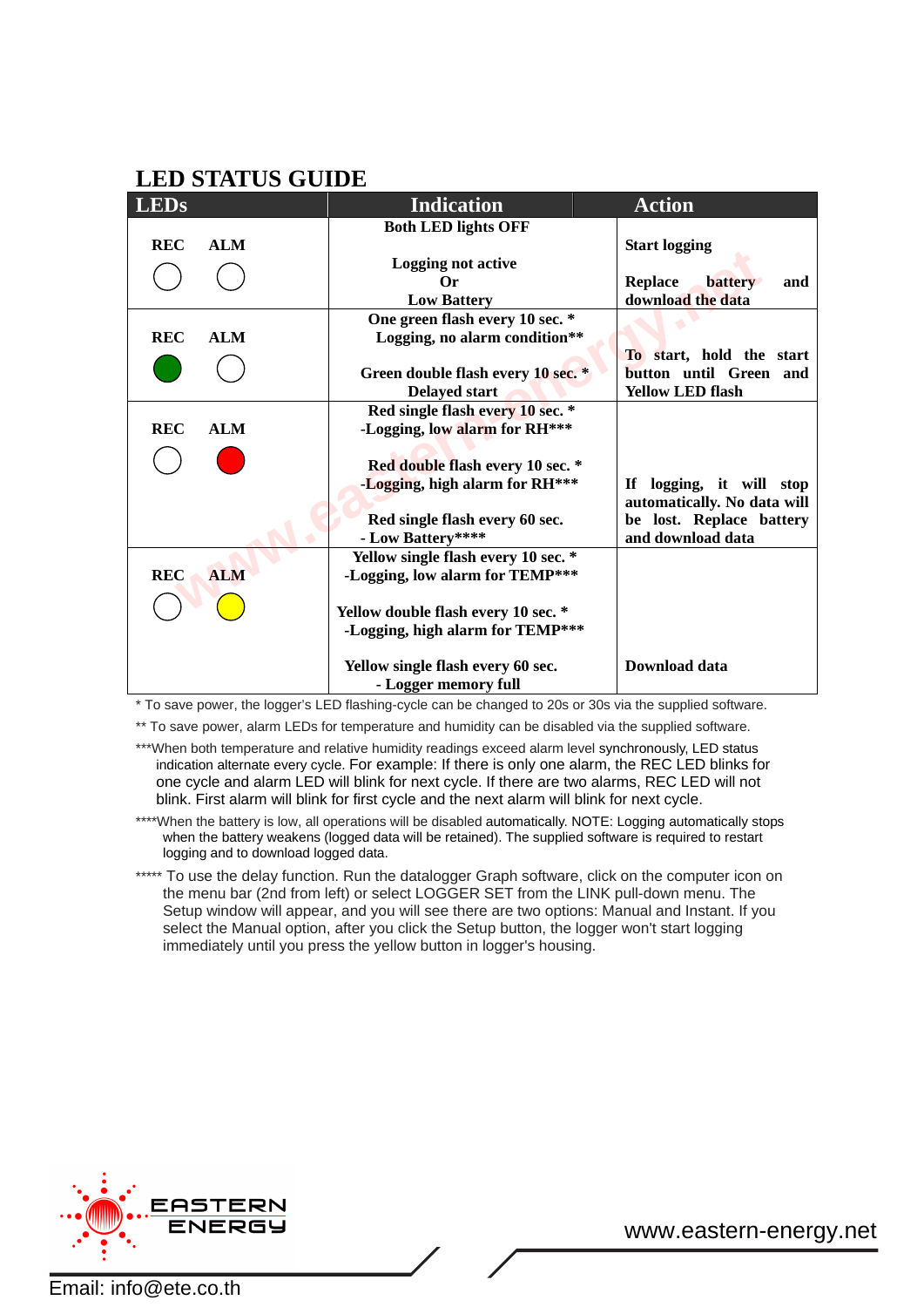### **SPECIFICATIONS**

| <b>Relative Humidity</b>     | <b>Overall Range</b>                                                            | 0 to 100%                                         |  |
|------------------------------|---------------------------------------------------------------------------------|---------------------------------------------------|--|
|                              | Accuracy (0 to 20 and 80 to 100%)                                               | ± 5.0%                                            |  |
|                              | Accuracy $(20 \text{ to } 40 \text{ and } 60 \text{ to } 80\%)$                 | ±3.5%                                             |  |
|                              | Accuracy $(40 \text{ to } 60\%)$                                                | ± 3.0%                                            |  |
| Temperature                  | <b>Overall Range</b>                                                            | -40 to 70 °C $(-40 \text{ to } 158 \text{ T})$    |  |
|                              | Accuracy(-40 to -10 and +40 to +70 $^{\circ}$ C)                                | $±2^{\circ}$ C                                    |  |
|                              | Accuracy( $-10$ to $+40^{\circ}\text{C}$ )                                      | $±1^{\circ}$ C                                    |  |
|                              | Accuracy (-40 to +14 and $104$ to $158^{\circ}$ F)                              | $\pm 3.6^{\circ}$ F                               |  |
|                              | Accuracy $(+14 \text{ to } +104 \text{ F})$                                     | ±1.8°F                                            |  |
| Dew point Temperature        | <b>Overall Range</b>                                                            | $-40$ to $70^{\circ}$ ( $-40$ to $158^{\circ}$ F) |  |
|                              | Accuracy $(25^{\circ}\text{C}, 40 \text{ to } 100\% \text{RH})$                 | $\pm 2.0^{\circ}$ C( $\pm 4.0^{\circ}$ F)         |  |
| Logging rate                 | Selectable sampling interval: From 2 seconds up to 24 hours                     |                                                   |  |
| <b>Operating temperature</b> | -35 to 80°C $(-31t0 176°F)$                                                     |                                                   |  |
| Battery type                 | 3.6V lithium(1/2AA)(SAFT LS14250, Tadiran TL-5101 or equivalent)                |                                                   |  |
| <b>Battery</b> life          | 1 year(typ.) depending on logging rate, ambient temperature & use of Alarm LEDs |                                                   |  |
| Dimensions/Weight            | 101x25x23mm (4x1x.9")/ 172g (6oz)                                               |                                                   |  |



www.eastern-energy.net